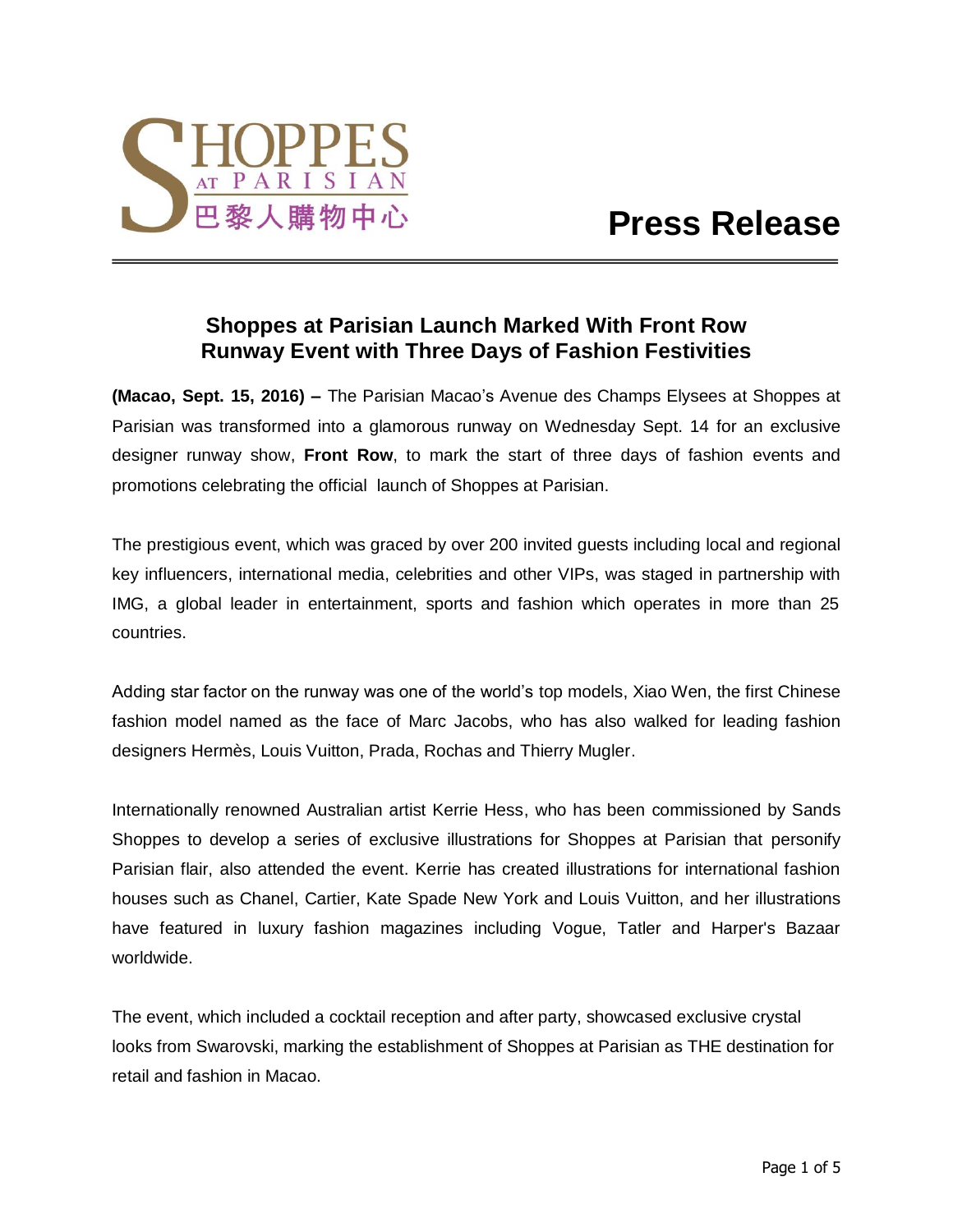"Shoppes at Parisian is set to embrace creative luxury – a unique positioning among our Macao retail properties," commented David Sylvester, Executive Vice President of Global Retail, Las Vegas Sands Corp, speaking on stage during the event.

"We've designed it specifically to cater to shoppers who want to create their own styles by mixing and matching brands and designers rather than being tied to any one particular brand. The target demographic of Shoppes at Parisian is young, affluent visitors with a keen eye for cutting-edge fashion and the discretionary income to acquire pieces that reflect their lifestyle. It houses more than 170 boutiques that offer the latest in luxury fashion designer couture, global high street and lifestyle brands, in an amazing setting beautifully recreating Paris' famed shopping boulevards."

The celebrations will continue on from Sept. 15 to 16, when shoppers will be able to see runway shows from selected retailers as part of the official launch events. A highlight of the celebration will be a special consumer shopping experience that includes exclusive gifts and complimentary samples at selected retailers.

## **Retailer Show Event**

| Date:         | Sept. 15 – 16, 2016                                     |
|---------------|---------------------------------------------------------|
| <b>Venue:</b> | Level 3, Avenue des Champs Elysees, Shoppes at Parisian |
| Time:         | Three shows per day: 12 p.m., 3 p.m., 6 p.m.            |

## **Consumer Shopping Nights**

| Date: | Sept. 15 – 16, 2016 |
|-------|---------------------|
| Time: | 6 p.m. $-9$ p.m.    |

In-store initiatives will include:

- Food and beverage offerings
- Gift with purchase
- Product customisation / live illustrations
- In-store sampling
- Special Opening celebration offers and promotions

Shoppers can also take home a momento when they spend MOP1,888 or more at Shoppes at Four Seasons, Shoppes at Venetian, Shoppes at Parisian and Shoppes at Cotai Central from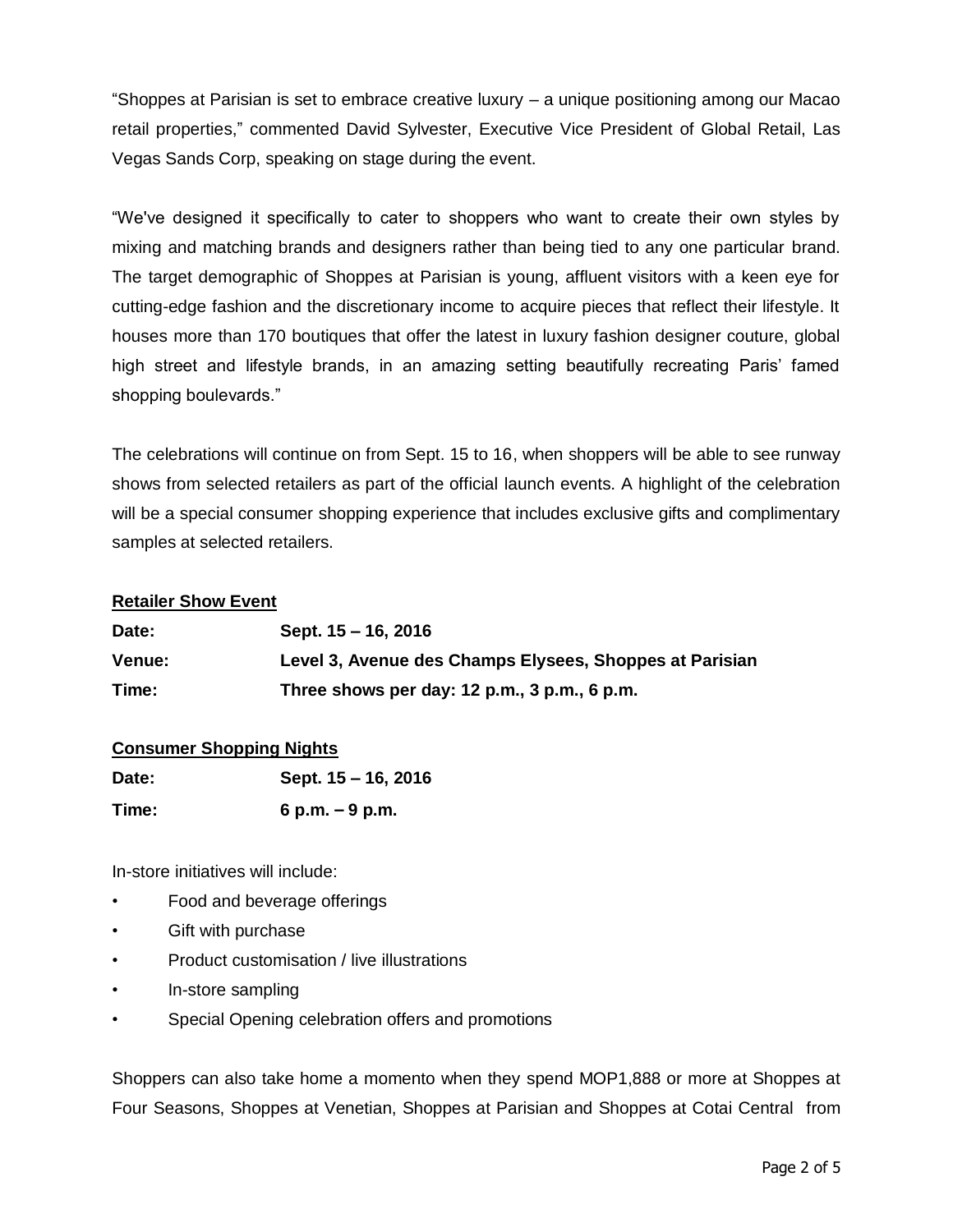Sept. 15 to Oct. 9 2016 to receive a limited edition makeup bag by Kerrie Hess (while stocks last). Customers must present a maximum of two on-day valid receipts for redemption. The minimum total amount of each receipt must be MOP200 or above. Each shopper is entitled to redeem only once throughout the term of the promotion.

With over 320,000 square feet of retail space, Shoppes at Parisian will add another 170 stores to Sands Shoppes Cotai Strip Macao portfolio, with many brands opening their first stores in Macao.

To find out more about Shoppes at Parisian, visit [www.parisianmacao.com.](http://www.parisianmacao.com/)



**Photo caption:** Exclusive designer runway show Front Row marked the start of three days of fashion events celebrating the official launch of The Parisian Macao's Shoppes at Parisian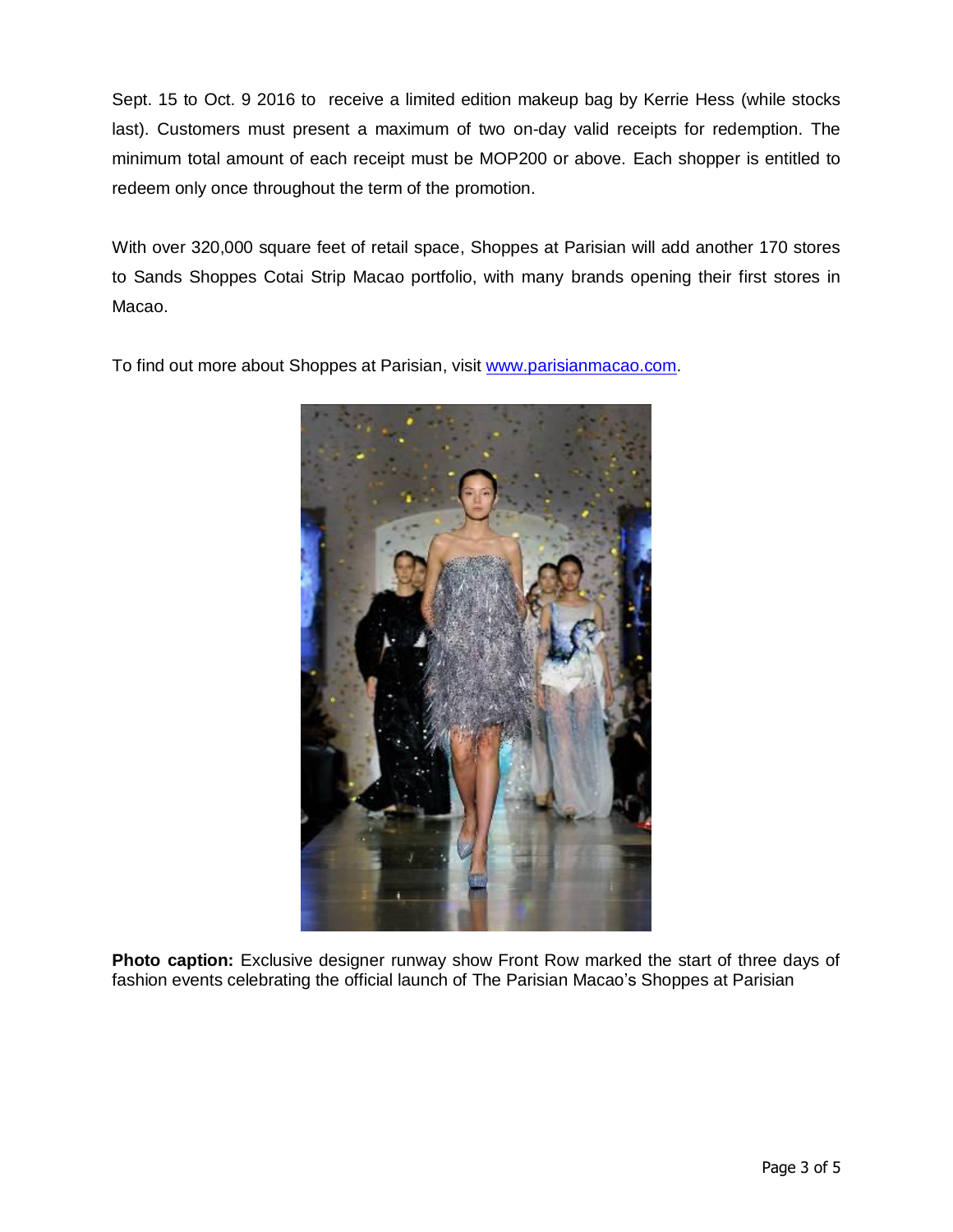

**Photo caption:** Shoppes at Parisian has added more than 170 stores to the existing 650 at Sands Shoppes Cotai Strip Macao after the opening of The Parisian Macao on September 13, 2016

## **For high resolution photos, please access the following Web browser:**

### **<http://tinyurl.com/front-row-Parisian>**

###

#### **About Sands Shoppes Cotai Strip Macao**

Sands Shoppes Cotai Strip Macao is the largest duty-free luxury shopping experience in Macao, with over 650 retailers to choose from, featuring the world's best brands – all under one roof. Consisting of the interconnected Shoppes at Four Seasons, Shoppes at Venetian and Shoppes at Cotai Central, this luxury shopping experience is part of Sands China's integrated resort city on Cotai, featuring three hotel and entertainment properties: The Venetian® Macao, The Plaza™ Macao (featuring Four Seasons) and Sands® Cotai Central (comprising St. Regis, Conrad, Sheraton, and Holiday Inn). Sands Shoppes features some of Macao's first-to-market luxury brands, and with its unique design themes, Sands Shoppes is one of Macao's must-have experiences for visitors. Sands Shoppes also delivers a wide array of delectable international cuisine, from high-end gourmet to expansive food court options.

And coming in 2016 is the 300,000-square-foot Shoppes at Parisian, offering the latest in fashion and couture in a setting reminiscent of the streets of Paris.

For more information, please visit [http://en.sandsresortsmacao.com/shopping.html.](http://en.sandsresortsmacao.com/shopping.html)

#### **About Shoppes at Parisian**

Shoppes at Parisian is like no other, bringing the delights and charms of one of the world's favourite travel destinations to Asia.

Set against a backdrop of iconic Parisian landmarks, including a half-size authentic recreation of the Eiffel Tower; visitors to Shoppes at Parisian will be able to stroll down Boulevards named after many of Paris' famous shopping locations such as the Champs Elysee to enjoy shopping at over 170 of luxury and lifestyle brands. When it comes time to relax, visitors can enjoy the tempting aromas of French and international sidewalk cafés, pâtisseries and bistros. Shoppes at Parisian is designed to appeal to a young demographic looking for cutting-edge fashion including many first to Macao brands. With more than 300,000 square feet of retail space in Shoppes at Parisian alone, guests can experience a total of over 850 shops at Sands Shoppes all connected by a covered walkway.